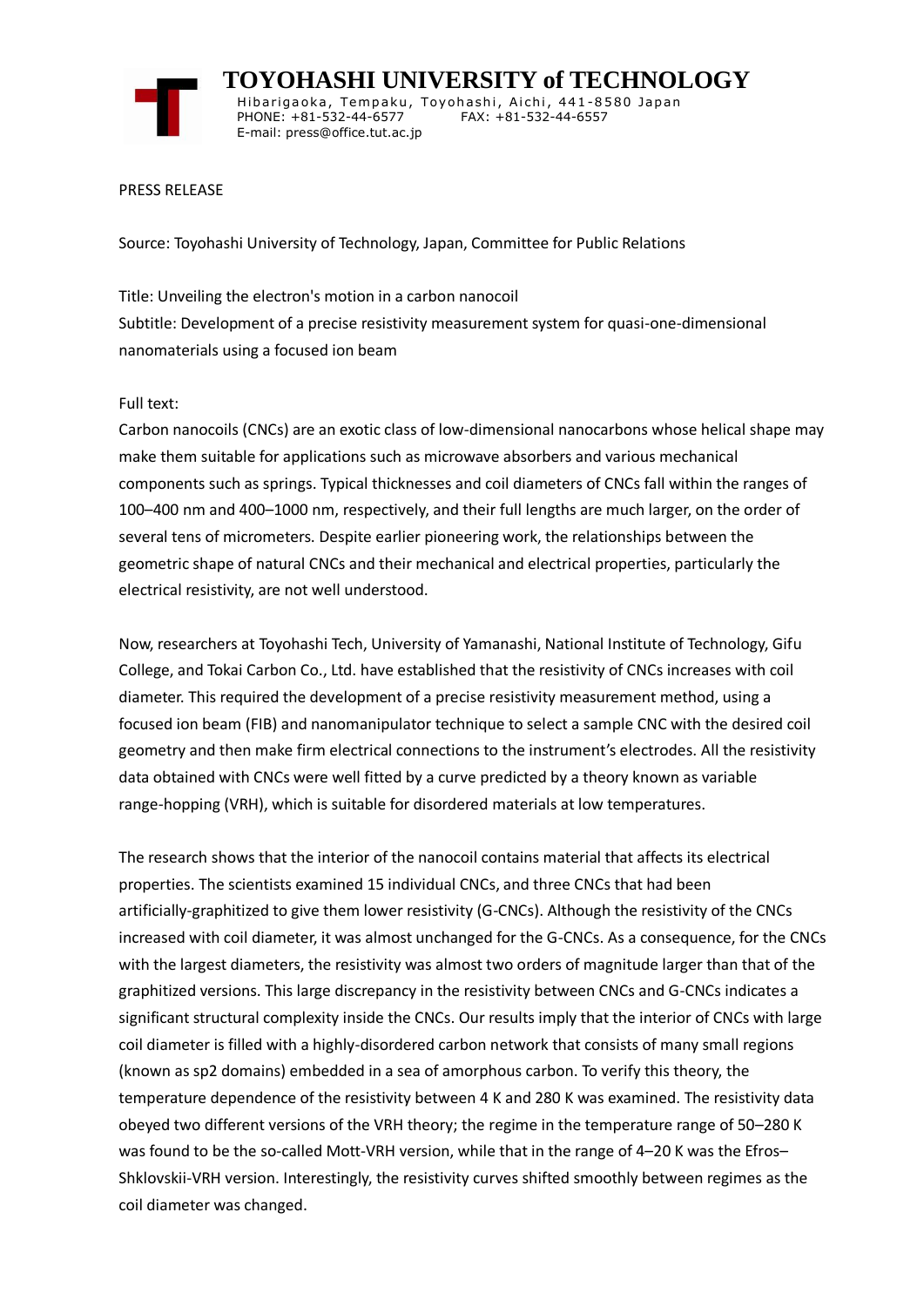## **TOYOHASHI UNIVERSITY of TECHNOLOGY**

Hibarigaoka, Tempaku, Toyohashi, Aichi, 441-8580 Japan PHONE: +81-532-44-6577 FAX: +81-532-44-6557 E-mail: press@office.tut.ac.jp

"We found this behavior three years ago. Owing to the efforts of two students, we included the resistivity data for G-CNCs and straight carbon nanofibers (CNFs), and compared them to the data for the CNCs", explains Associate Professor Yoshiyuki Suda, "I am so glad that Prof. Hiroyuki Shima and Dr. Tamio Iida joined this study. We obtained the low-temperature measurement data and discussed it using the VRH theory. Eventually, we came to the conclusion that this behavior is a unique phenomenon for CNCs and can be fitted by VRH."

The first author, Master's course student Yasushi Nakamura, commented on how they went beyond the CNC resistivity measurements of other groups. "It was a long and challenging task. I had to prepare many single CNC samples using a focused ion-beam apparatus. Our finding was achieved by establishing a precise measurement system using a scanning electron microscope and acquiring resistivity data for many single CNCs."

The group's present results on resistivity are in qualitative agreement with their previous findings on the mechanical properties of CNCs: Tensile load experiments showed that their shear modulus increases with coil diameter. The positive correlation between the shear modulus and coil diameter is possibly caused by the fact that in large-diameter CNCs, the population of sp2 domains, which are fragile against shear stress, is reduced in comparison to small-diameter CNCs.

These results imply that, with nanocoils, the resistance as well as the inductance are defined by geometric factors. In particular, coil diameter, pitch, and length are important. The correlation found can be used to improve control over the peak frequency of electromagnetic wave absorption, in which a particular range of frequencies (~GHz) is absorbed, dependent on the impedance properties.

These findings pave the way for CNC-based nanodevices, ranging from electromagnetic wave absorbers to nano-solenoids and extra-sensitive mechanical springs.

Funding agency: This work was partly supported by JSPS KAKENHI Grant Numbers 24360108, 25390147, and 15K13946, and the Toyota Physical and Chemical Research Institute.

### Reference:

Yasushi Nakamura, Yoshiyuki Suda, Ryuji Kunimoto, Tamio Iida, Hirofumi Takikawa, Hitoshi Ue, and Hiroyuki Shima (2016). Precise measurement of single carbon nanocoils using focused ion beam technique, Applied Physics Letters, 108, 153108. 10.1063/1.4945724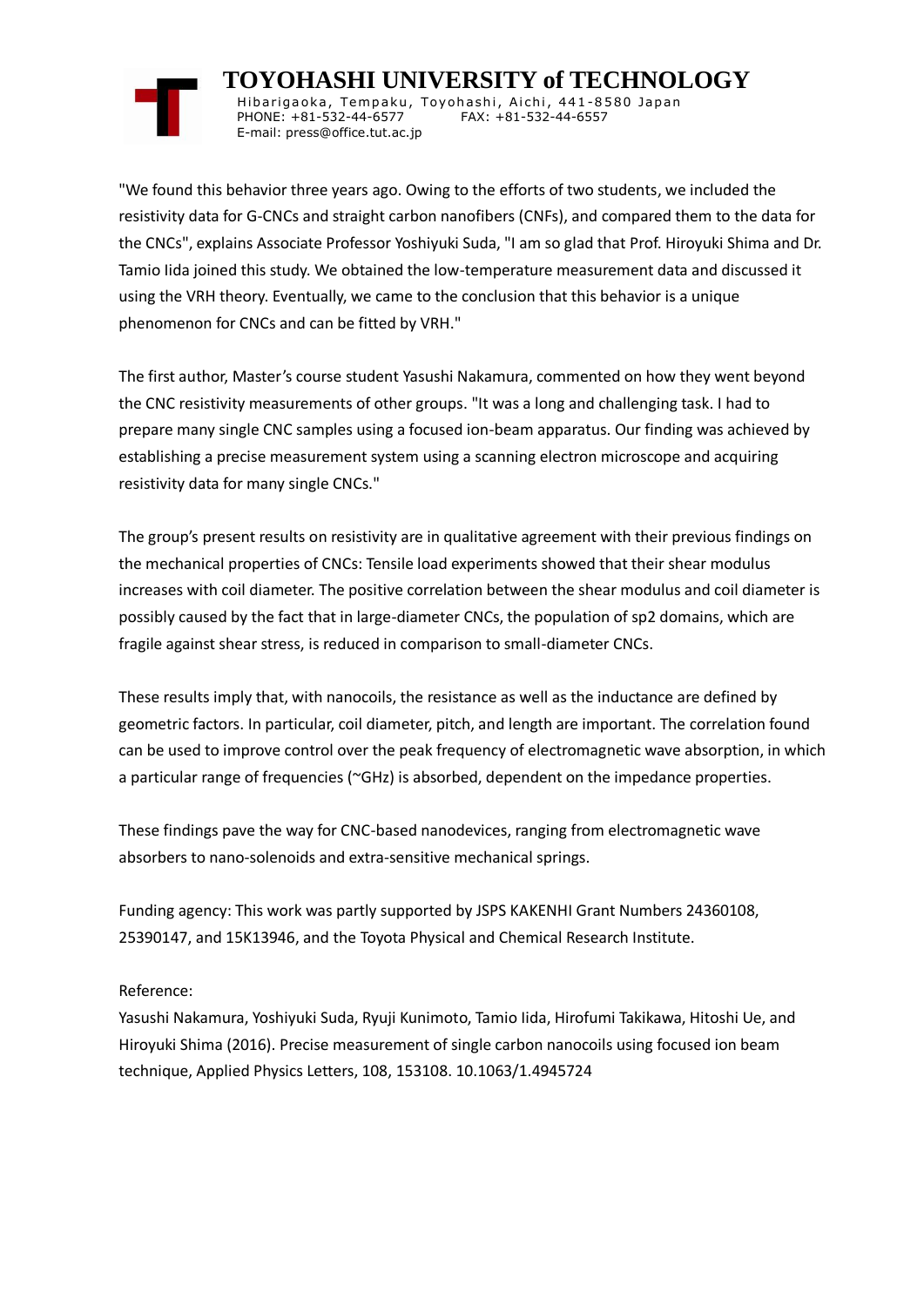# **TOYOHASHI UNIVERSITY of TECHNOLOGY**



Hibarigaoka, Tempaku, Toyohashi, Aichi, 441-8580 Japan PHONE: +81-532-44-6577 FAX: +81-532-44-6557 E-mail: press@office.tut.ac.jp

Further information Toyohashi University of Technology 1-1 Hibarigaoka, Tempaku, Toyohashi, Aichi Prefecture, 441-8580, JAPAN Inquiries: Committee for Public Relations E-mail: press@office.tut.ac.jp

Toyohashi University of Technology founded in 1976 as a National University of Japan is a research institute in the fields of mechanical engineering, advanced electronics, information sciences, life sciences, and architecture.

Website[: http://www.tut.ac.jp/english/](https://www.tut.ac.jp/english/)



Caption: Scanning electron microscope image of the resistivity-measuring electrical circuit, in which a single carbon nanocoil makes excellent contact with the electrodes.



Caption: Master's course student (graduated in March 2016) Yasushi Nakamura (left) and Associate Professor Yoshiyuki Suda (right).

Figure 2: